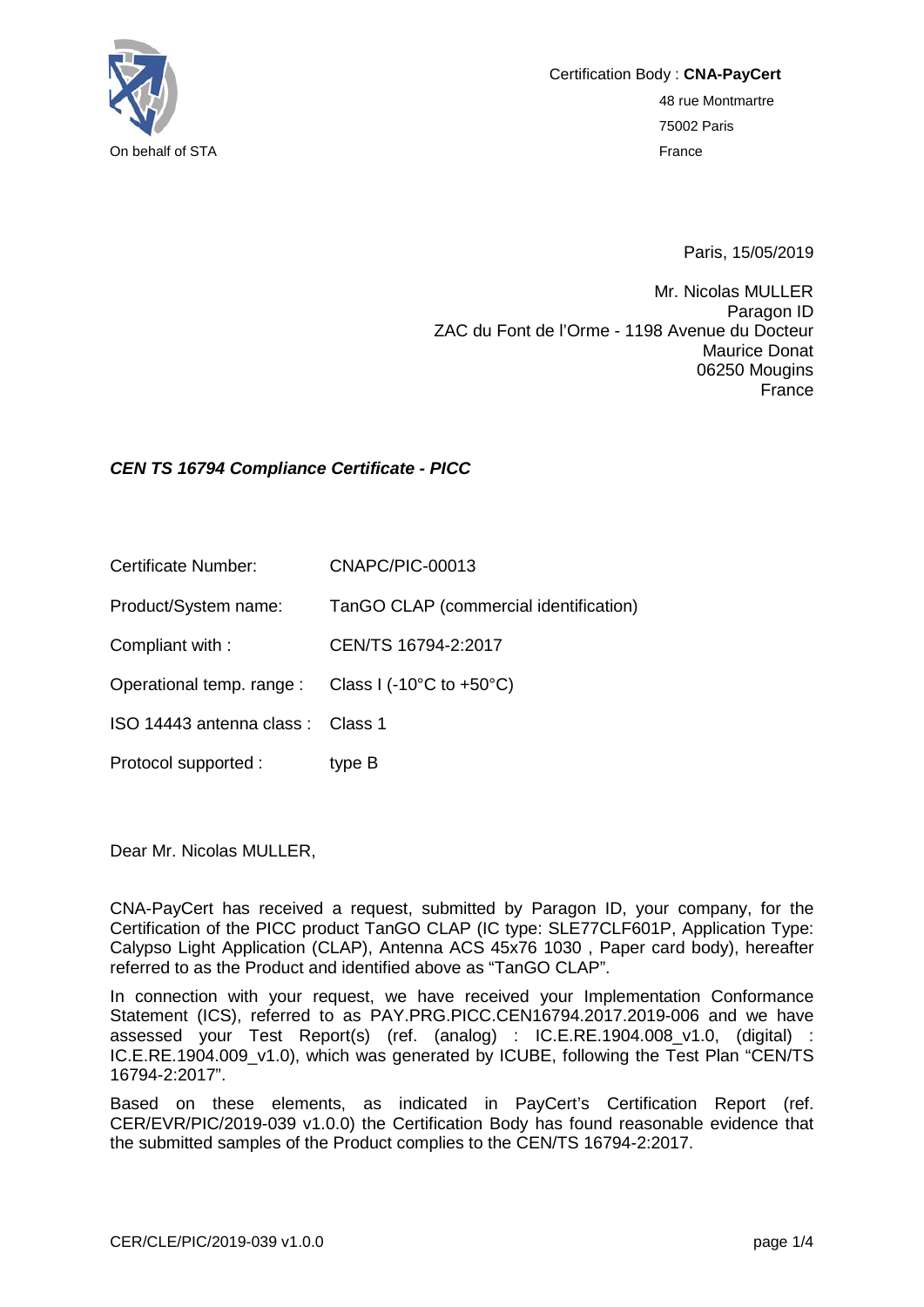

Certification Body : **CNA-PayCert** 48 rue Montmartre 75002 Paris On behalf of STA France Controller Controller Controller Controller Controller Controller Controller Controller Controller Controller Controller Controller Controller Controller Controller Controller Controller Controller

The Certification Body hereby grants the Product Certification of compliance with the requirements stated by the CEN/TS 16794-2:2017 standard and will include your Product in the certified products list, published on CNA-PayCert website (http://cna-paycertcertification.com).

Please note that the present Certification is subject to the following terms and conditions as listed hereafter :

i) The present Certification is granted on the basis of the Smart Ticketing Alliance Certification Policy and therefore is valid as of today and will expire on the 15/05/2026.

ii) If the Product is changed, Paragon ID must notify the Certification Body of this fact in writing. Any change in the Product that may generate a different behaviour with respect to the CEN/TS 16794-2:2017 standard or a difference in the Product Implementation Conformance Statement will be considered a major modification subject to a new evaluation in order to maintain the present Certification.

iii) The present Certification granted to Paragon ID for the above referenced Product is non-transferable to any other vendor.

The Certification Body has the right to terminate or revoke the Certification should any of the aformentionned terms and conditions be not respected.



Signature numérique de Ludovic **VERECOUE** DN : cn=Ludovic VERECQUE, o=PayCert, ou=General Manager, email=ludovicverecque@paycert.eu, c=FR Date : 2019.05.22 17:46:38 +02'00'

Name: Ludovic VERECQUE

Title: General Manager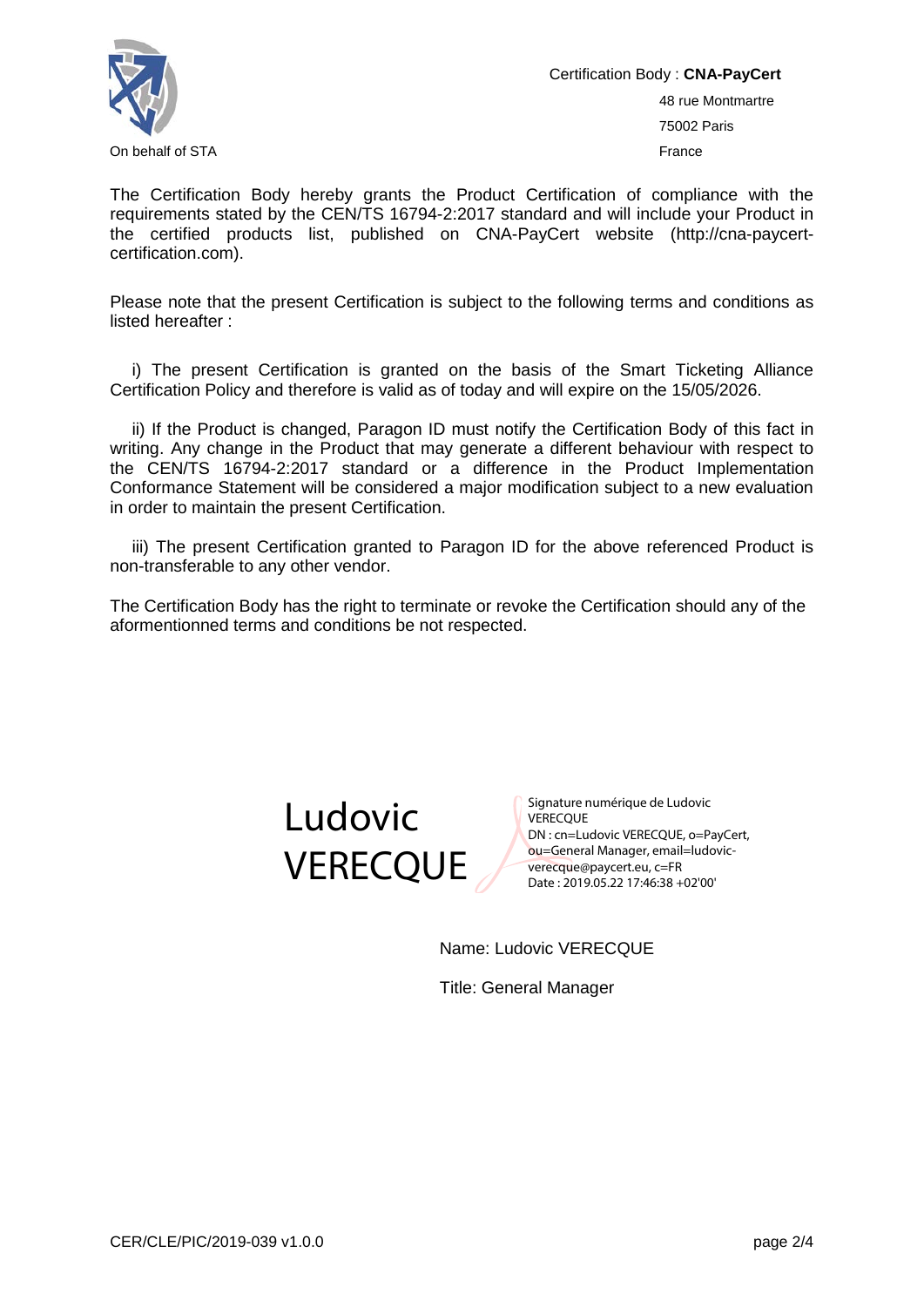

Certification Body : **CNA-PayCert** 48 rue Montmartre 75002 Paris

## **1.1 PICC Product Description**

[PICC1]Administrative data

[PICC1.1] (\*)Brand name: TanGO CLAP [PICC1.2] (\*)Trade name: TanGO CLAP [PICC1.3a] (\*) FICC1.3a] (\*)

[PICC1.3b] (\*) Software version: v1

[PICC1.4] (\*)PICC features ISO/IEC 7816 contact interface (dual): <a>  $\odot$  No [PICC1.5] (\*)IC manufacturer: Infineon [PICC1.6] (\*)IC reference / size: SLE77CLF601P / 60 Kbytes

## **1.2 ICC General Technical Characteristics**

[PICC2]General technical characteristics

[PICC2.2] (\*) Reference of PICC Zero Point (target ID-marked on sample or photo or diagram):



Click here to enter text.

[PICC2.3] (\*)Operational temperature range supported:

C Class A (Ambient)

© Class I (-10 °C to +50 °C)

[PICC2.4] (\*)Antenna class according to ISO/IEC 14443:

O Unclassified  $\overline{O}$  "Class 1"  $\overline{O}$  "Class 2"  $\overline{O}$  "Class 3"

## **1.3 PICC Supported Options**